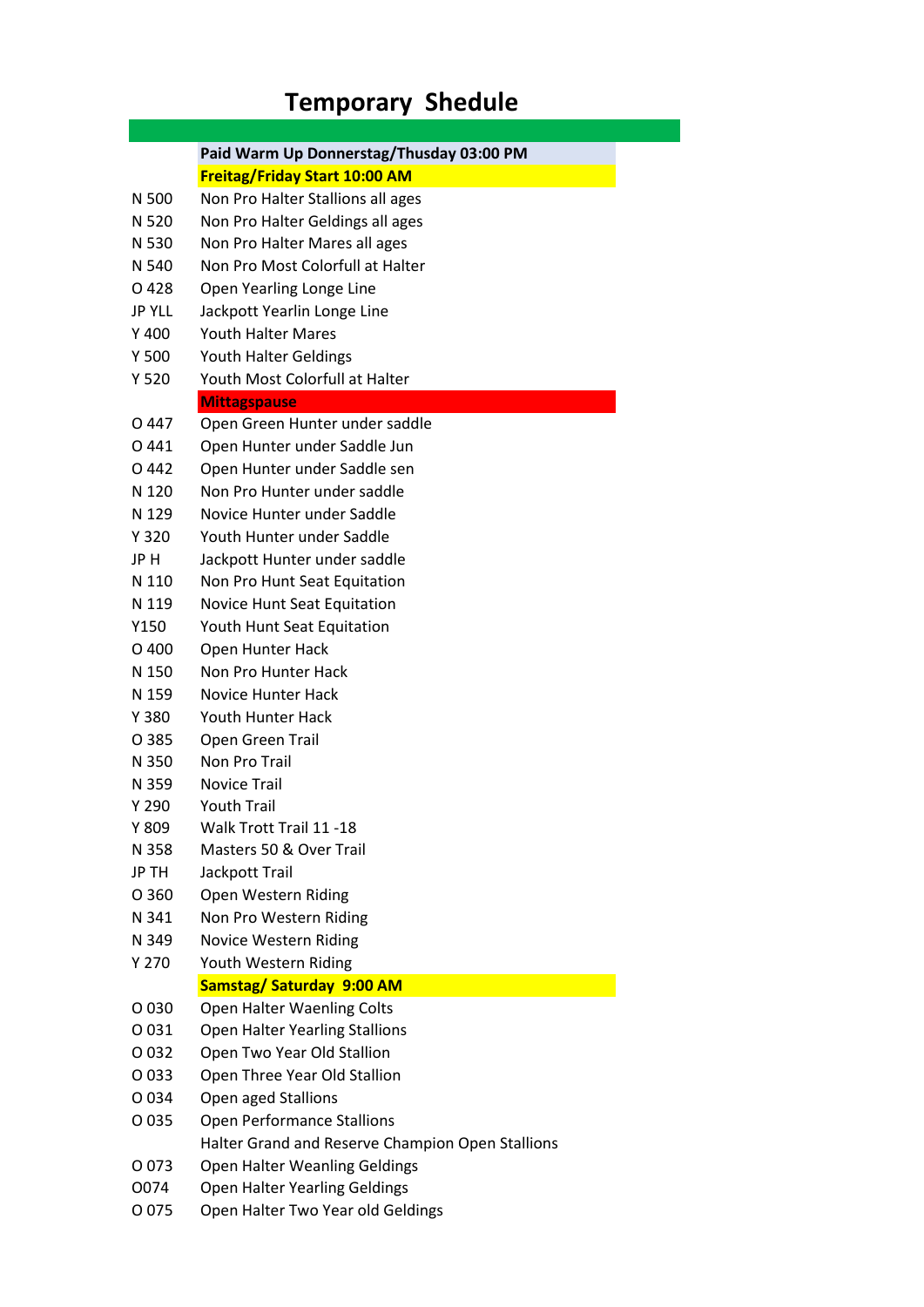| O 076            | Open Halter Three Year old geldings            |
|------------------|------------------------------------------------|
| O 077            | Open Halter aged Geldings                      |
| O 078            | Open Performance Geldings                      |
|                  | Halter Grand and Reseve Champion Open Geldings |
| O 053            | <b>Open Halter Weanling Fillies</b>            |
| O 054            | <b>Open Yearling Mares</b>                     |
| O 055            | Open Twoi Year old Mares                       |
| O 056            | Open Three Year old Mares                      |
| O 057            | Open Haler aged Mares                          |
| O 059            | Open Performance Halter Mares                  |
| O 058            | Open Broodmares                                |
|                  | Halter Grand and Reseve Champion Open Mares    |
| O 086            | Most Colorful at halter                        |
| O 094            | <b>FDP Halter Stallions</b>                    |
| O 096            | <b>FDP Halter Geldings</b>                     |
| O 095            | <b>FDP Halter Mares</b>                        |
|                  | <b>Mittagspause</b>                            |
| N 310            | Non Pro Showmanship at Halter                  |
| N 319            | Novice Showmanship at Halter                   |
| Y 110            | Youth Showmanship at Halter                    |
| O 021            | Open Hunter in Hand Stallions                  |
| N 550            | Non pro Hunter in Hand Stallions               |
| O 023            | Open Hunter in Hand Geldings                   |
| N 570            | Non Pro Hunter in Hand Geldings                |
| Y 540            | Youth Hunter in Hand Geldings                  |
| O 022            | Open Hunter in Hand Mares                      |
| N 560            | Non Pro Hunter in Hand Mares                   |
| Y 530            | Youth Hunter in Hand Mares                     |
| Y 120            |                                                |
| <b>JP RN</b>     | Youth English Showmanship at Halter            |
|                  | Jackpott Reining                               |
| O 341<br>O 342   | Open Reining Junior                            |
| N 370            | Open Reining Senior<br>Non Pro Reining         |
|                  |                                                |
| N 379            | <b>Novice Reining</b><br><b>Youth Reining</b>  |
| Y190             |                                                |
| N 378            | Reining Masters 50 & Over                      |
| O 160            | Open Cutting all ages                          |
| 0 1 6 1          | Open Working Cow Horse Jun                     |
| O 162            | Open Working Cow Horse sen                     |
|                  | <b>Championsdinner 7 PM</b>                    |
| N 320            | <b>Sonntag/Sunday 9:00 AM</b>                  |
|                  | Non Pro Western Horsemanship                   |
| N 325            | Non Pro Western Horsemanship 35 & Over         |
| N 328            | Master Western Horsemanship 50 & over          |
| N 329            | Novice Western Horsemanship                    |
| Y <sub>140</sub> | Youth Western Horsemanship                     |
| Y 130            | Youth Bareback Westen Horsemanship             |
| O 425            | Open Green Western Pleasure                    |
| 0 4 2 1          | Open Western Pleasure jun                      |
| O 422            | Open Western Pleasure sen                      |